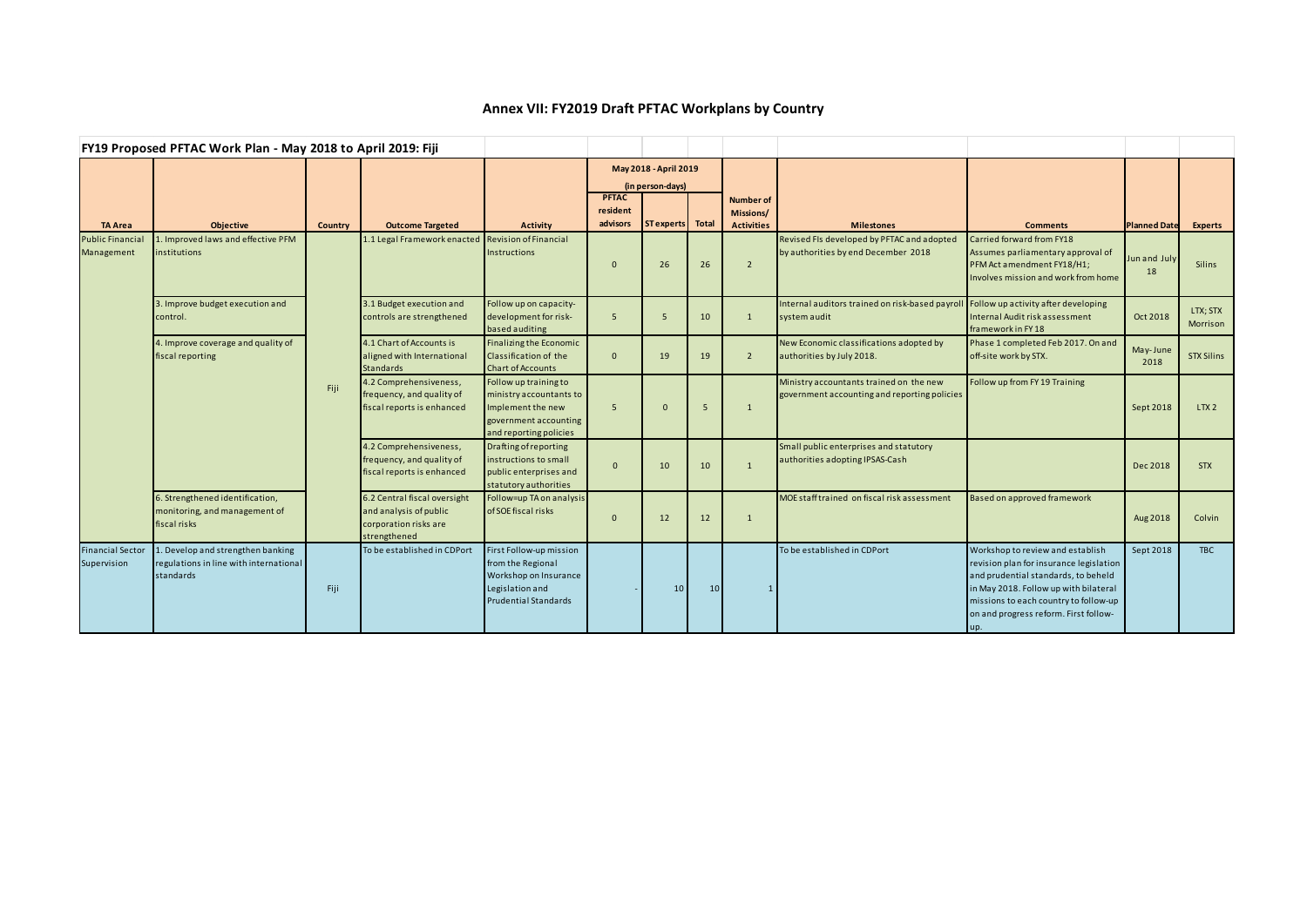|                                                   | FY19 Proposed PFTAC Work Plan - May 2018 to April 2019: Fiji                                                                                                                                                                                                                                                                  |         |                                                                                                                                                                                                                                                                                                                                      |                                                                                                                                                                                        |                       |                  |    |                   |                                                                                                                                                                                                                                                                                                                                                                                                                                                                                                                                                                                                                                                                                                                                                                                                                                                                                                                     |                                                                                                                                                                                                                                                                                                                    |                             |                  |
|---------------------------------------------------|-------------------------------------------------------------------------------------------------------------------------------------------------------------------------------------------------------------------------------------------------------------------------------------------------------------------------------|---------|--------------------------------------------------------------------------------------------------------------------------------------------------------------------------------------------------------------------------------------------------------------------------------------------------------------------------------------|----------------------------------------------------------------------------------------------------------------------------------------------------------------------------------------|-----------------------|------------------|----|-------------------|---------------------------------------------------------------------------------------------------------------------------------------------------------------------------------------------------------------------------------------------------------------------------------------------------------------------------------------------------------------------------------------------------------------------------------------------------------------------------------------------------------------------------------------------------------------------------------------------------------------------------------------------------------------------------------------------------------------------------------------------------------------------------------------------------------------------------------------------------------------------------------------------------------------------|--------------------------------------------------------------------------------------------------------------------------------------------------------------------------------------------------------------------------------------------------------------------------------------------------------------------|-----------------------------|------------------|
|                                                   |                                                                                                                                                                                                                                                                                                                               |         |                                                                                                                                                                                                                                                                                                                                      |                                                                                                                                                                                        | May 2018 - April 2019 |                  |    |                   |                                                                                                                                                                                                                                                                                                                                                                                                                                                                                                                                                                                                                                                                                                                                                                                                                                                                                                                     |                                                                                                                                                                                                                                                                                                                    |                             |                  |
|                                                   |                                                                                                                                                                                                                                                                                                                               |         |                                                                                                                                                                                                                                                                                                                                      |                                                                                                                                                                                        | <b>PFTAC</b>          | (in person-days) |    | Number of         |                                                                                                                                                                                                                                                                                                                                                                                                                                                                                                                                                                                                                                                                                                                                                                                                                                                                                                                     |                                                                                                                                                                                                                                                                                                                    |                             |                  |
|                                                   |                                                                                                                                                                                                                                                                                                                               |         |                                                                                                                                                                                                                                                                                                                                      |                                                                                                                                                                                        | resident              |                  |    | Missions/         |                                                                                                                                                                                                                                                                                                                                                                                                                                                                                                                                                                                                                                                                                                                                                                                                                                                                                                                     |                                                                                                                                                                                                                                                                                                                    |                             |                  |
| <b>TA Area</b>                                    | Objective                                                                                                                                                                                                                                                                                                                     | Country | <b>Outcome Targeted</b>                                                                                                                                                                                                                                                                                                              | <b>Activity</b>                                                                                                                                                                        | advisors              | ST experts Total |    | <b>Activities</b> | <b>Milestones</b>                                                                                                                                                                                                                                                                                                                                                                                                                                                                                                                                                                                                                                                                                                                                                                                                                                                                                                   | <b>Comments</b>                                                                                                                                                                                                                                                                                                    | <b>Planned Date</b>         | <b>Experts</b>   |
| Government<br><b>Finance</b><br><b>Statistics</b> | 1. Strengthened macroeconomic and<br>financial statistics compilation and<br>dissemination for decision making:<br>compilation methodologies in line<br>with international standards for GFS                                                                                                                                  | Fiji    | 1.9 Data are compiled and<br>disseminated using<br>appropriate statistical<br>techniques, including to deal<br>with data sources, and/or<br>assessment and validation of<br>intermediate data and<br>statistical outputs.<br>1.12 Higher frequency data<br>has been compiled and<br>disseminated internally<br>and/or to the public. | Bridge tables facilitate<br>the compilation of<br>budgetary central<br>government (BCG) GFS.<br>Compile, review and<br>disseminate data to the<br><b>IMF Statistics</b><br>Department. | 10                    |                  | 10 |                   | • Review the economic and functional<br>classification segments of the new chart of<br>accounts (CoA). Ensure grants to GG units and<br>public corporations as well as subsidies are<br>clearly distinguished in the coding for<br>consolidation purposes. Reduce<br>miscellaneous categories for revenue and<br>expense by June 2018. [RBM-GO-9.6]<br>· Identify and reconcile general government<br>(GG) elimination entries for consolidation<br>[grants / transfers / loans and revenue and<br>expense interest cost] by April 2018.<br>· Finalize estimates for local government data<br>breaks for the cashflow statements (FY2010-<br>2 15) in preparation for general government<br>consolidation by April 2018.<br>• Compile and disseminate annual calendar<br>data for BCG (FY2016-17) by November 2018.<br>• Compile and disseminate consolidated<br>annual GFS for GG (FY2010-15) by November<br>2018. | <b>GFS compilation for the BCG is</b><br>automated through the new CoA.<br><b>GFS</b> for general government<br>operations are compiled and<br>disseminated on a annual basis.                                                                                                                                     | Jun-18 and<br><b>Apr-19</b> | De La Beer       |
|                                                   |                                                                                                                                                                                                                                                                                                                               |         | 1.20 Metadata released<br>internally and/or to the public sources and methods<br>have been strengthened<br>consistent with the dataset<br>to enhance interpretation                                                                                                                                                                  | A comprehensive<br>document is<br>disseminated and<br>updated regularly.                                                                                                               |                       |                  |    |                   | • Compile annual public sector debt statistics<br>(PSDS) covering GG and Public Nonfinancial<br>Corporations (PNFC) by January 2019. [RBM-<br>$GO-12.1$ and $12.3$<br>• Compile a methodological guideline for GG<br>GFS compilation which addresses annual and<br>quarterly compilation and dissemination by<br><b>April 2019.</b><br>. Update the metadata of GFS for GG and PSDS                                                                                                                                                                                                                                                                                                                                                                                                                                                                                                                                 | Enhanced metadata and compilation<br>guidelines are produced.                                                                                                                                                                                                                                                      |                             |                  |
| <b>Real Sector</b><br><b>Statistics</b>           | 1. Strengthen compilation and<br>dissemination of data on<br>macroeconomic and financial<br>statistics for decision making<br>according to the relevant<br>internationally accepted statistical<br>standard, including<br>developing/improving statistical<br>infrastructure, source data,<br>serviceability and/or metadata. | Fiji    | 1.4 Data are compiled and<br>disseminated using the<br>concepts and definitions of<br>the latest manual/guide.<br>1.20 Metadata released<br>internally and to the public<br>have been strengthened<br>consistent with the dataset<br>to enhance interpretation<br>and analysis                                                       | Assist with rebasing GDP<br>by production using<br>latest benchmark<br>information<br>Assist in production of<br>external supporting<br>documentation for GDP<br>users                 | 12                    |                  | 12 |                   | Relative to the baseline, deviations from 2008 • New benchmarks derived by<br>SNA are reduced and/or eliminated by Aug<br>2018<br>Relative to the baseline, more metadata have   Concepts, sources and methods<br>been compiled and/or made available to users used for the compilation of the 2014<br>to support data analysis by Dec 2018                                                                                                                                                                                                                                                                                                                                                                                                                                                                                                                                                                         | industry/sector based on HIES and<br>Census (Aug 2018)<br>• GDP system rebased (Aug 2018)<br>• GDPP and GDPE discrepancies<br>analyzed and reduced (Aug 2018)<br>SUT should be published (Aug 2018)<br>Concepts, sources and methods<br>used for the compilation of the QNA<br>should be published (December 2018) |                             | Wild,<br>Richard |